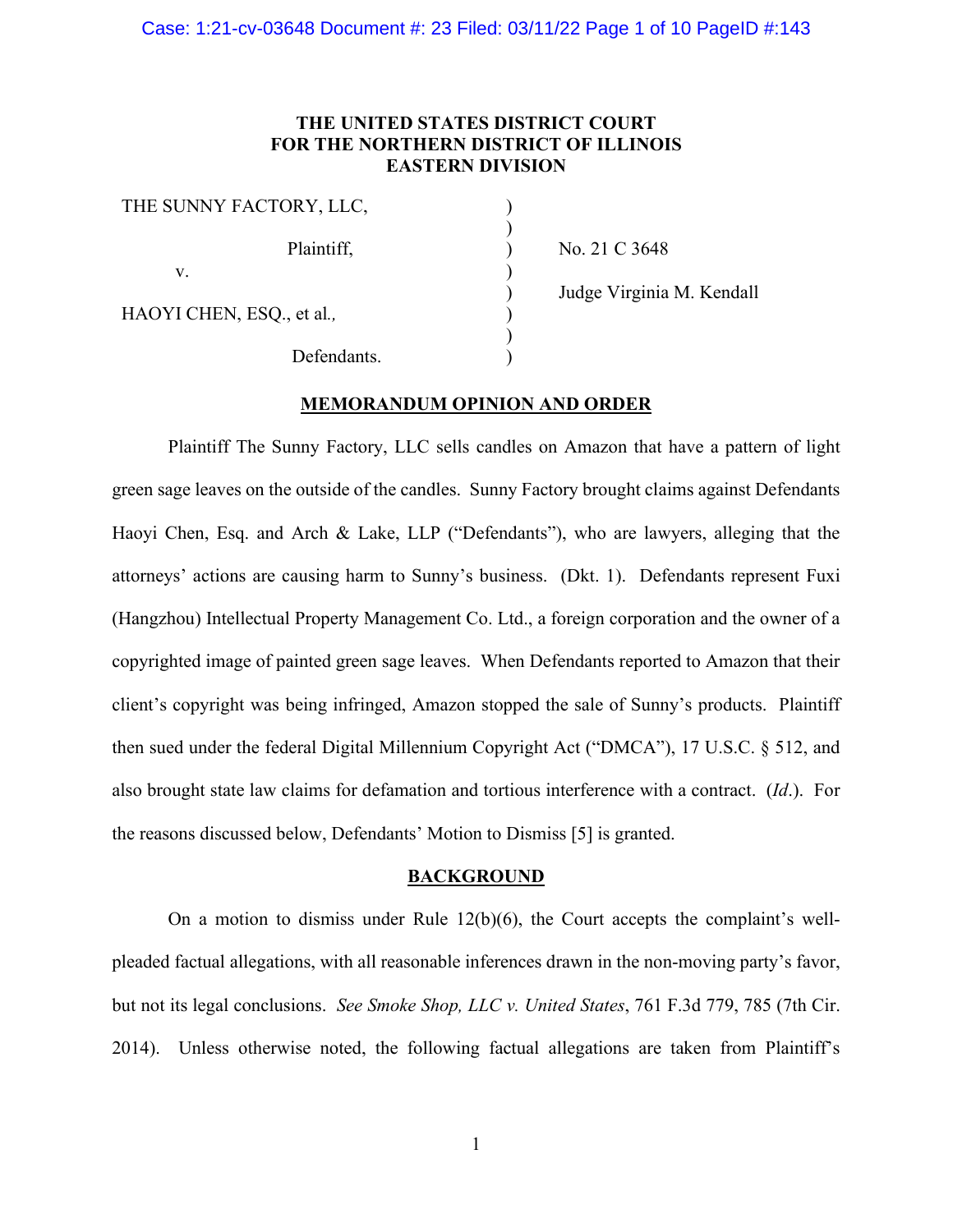## Case: 1:21-cv-03648 Document #: 23 Filed: 03/11/22 Page 2 of 10 PageID #:144

Complaint [1] and are assumed true for purposes of this motion. *W. Bend Mut. Ins. Co. v. Schumacher*, 844 F.3d 670, 675 (7th Cir. 2016).

The Sunny Factory is a domestic corporation marketing and selling scented candles on Amazon.com, Inc. ("Amazon") and organized under the laws of Florida. (Dkt. 1 ¶ 22). Fuxi (Hangzhou) Intellectual Property Management Co. Ltd. ("Fuxi") is a foreign corporation and the copyright owner of "Green Sage," an image of painted sage leaves, U.S. Copyright Reg. No. VA0002247096. (*Id*. at ¶¶ 2, 24).Fuxi is a client of Haoyi Chen, Esq., an attorney employed at Arch & Lake, LLP in Chicago, Illinois. (*Id*. at ¶ 23). Plaintiff also brings this claim against John Does 1 – 5, unknown to Plaintiff but believed to be involved in the relevant acts. (*Id*. at ¶ 25). Throughout the Complaint, Plaintiff refers to the defendants in unison. (*Id*.).

According to The Sunny Factory, Defendants filed knowingly false and frivolous claims with Amazon alleging its candle products and packaging contain images violating Fuxi's "Green Sage" copyright. (*Id*. at ¶ 2). The Sunny Factory instead claims the packaging was pulled from a third party and is not original to Fuxi. (*Id*. at ¶ 3). Fuxi's copyrighted image "Green Sage" (Exhibit A) and The Sunny Factory's candle product (Exhibit B) are included below for reference, and both include images of painted light green sage leaves. (Dkt. 1 ¶ 12).



MAGNIFICENT101 Pure White Sad Collective Candle Smudge Candle House Energy Clea<br>Negative Energy

Exhibit A

Exhibit B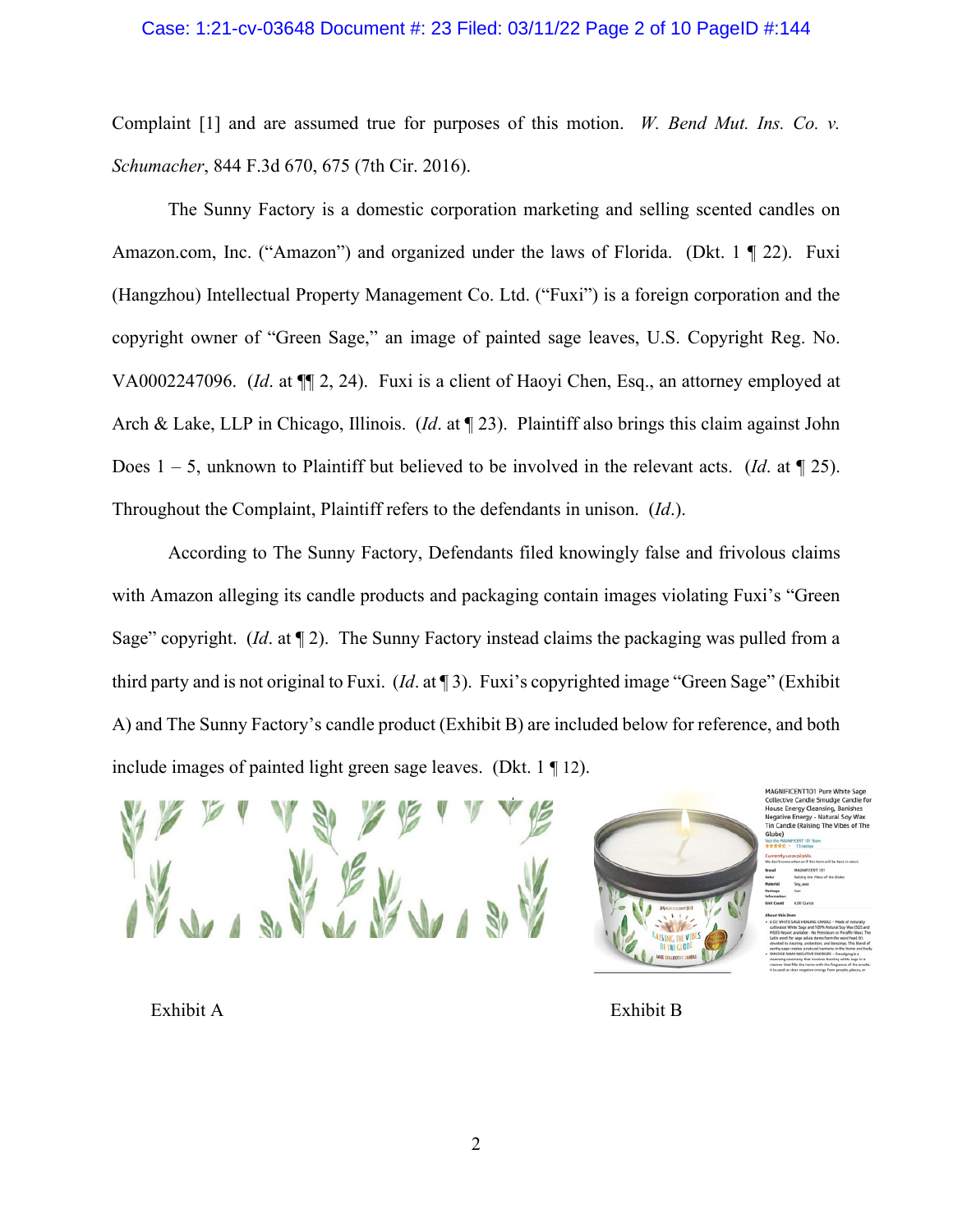### Case: 1:21-cv-03648 Document #: 23 Filed: 03/11/22 Page 3 of 10 PageID #:145

Defendants filed notices with Amazon, pursuant to the DMCA, claiming The Sunny Factory used copyrighted images. (*Id*. at ¶ 4). In response, Plaintiff filed counter-notices, and Amazon de-listed the products.  $(Id. \P\P 4 - 7)$ . Defendants re-filed the identical complaint with Amazon, forcing Amazon to maintain the removal of The Sunny Factory's products causing Plaintiff economic harm. (*Id.* at  $\P$  $[$  4 – 7). Specifically, Haoyi Chen submitted complaints to Amazon regarding three of Plaintiff's products on November 7, 2020 and twice on January 31, 2021. (*Id*. at ¶¶ 35 – 36).Amazon has an automated process for addressing complaints related to infringement of copyrighted material and suspends the subjects of such complaints. (*Id*. at ¶¶ 29 – 30). The Sunny Factory appealed the suspension of its Amazon sales privileges but has been prohibited from selling the relevant products on Amazon since November 2020. (*Id*. at ¶¶ 39 – 43). The resulting economic harm amounts to a loss of \$500,000 per month in sales. (*Id*. at ¶¶ 10).

The Sunny Factory owns the packaging design, U.S. Copyright Reg. No. VA 0002236068, accused by Defendants of copyright infringement. (*Id*. at ¶ 11). The Sunny Factory submitted a Notice of Preservation on May 4, 2021 to Amazon raising this issue. (*Id*. at ¶ 37). The Sunny Factory reached out on May 27, 2021, to Defendants requesting a voluntary revocation of the complaint with Amazon to no avail. (*Id*. at ¶ 38). Since around May 2021, Amazon accuses The Sunny Factory of "Suspected Copyright IP Violation" and Plaintiff has no avenue to appeal this description of its account. (*Id*. at ¶ 44).

Plaintiff raises six claims for relief. The first count is a request for declaratory judgment of non-infringement as a matter of law under 28 U.S.C. § 2201. (*Id*. at ¶¶ 47 – 57). As second and third counts, Plaintiff accuses Defendants of defamation and defamation per se. (*Id*. at ¶¶ 58 – 84). The Sunny Factory's fourth claim for relief is based on tortious interference with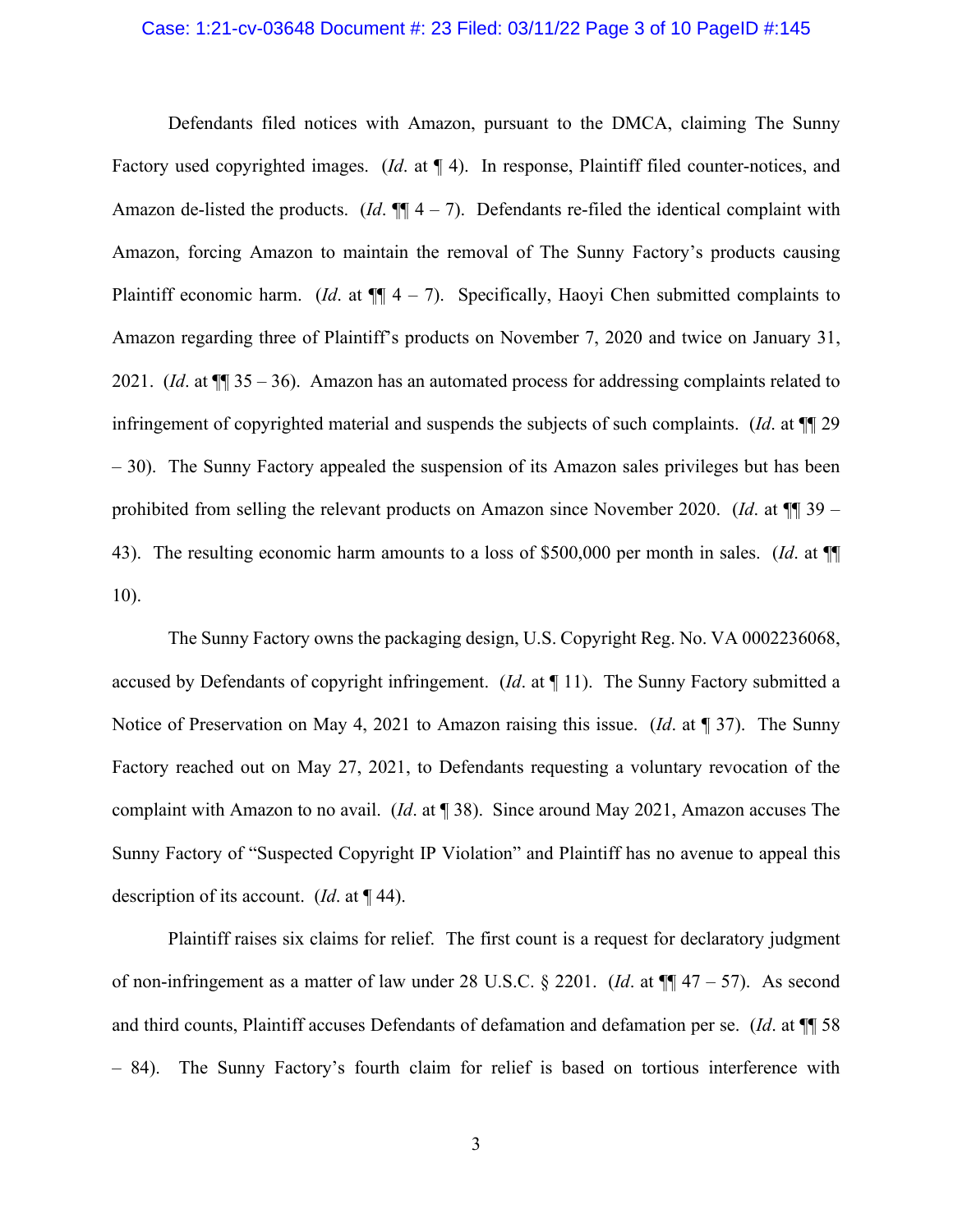#### Case: 1:21-cv-03648 Document #: 23 Filed: 03/11/22 Page 4 of 10 PageID #:146

prospective economic advantage. (*Id.* at  $\P$  85 – 89). The fifth claim is tortious interference with business and contractual relations. (*Id*. at ¶¶ 90 – 99). Finally, Plaintiff alleges Defendants violated the DMCA by "knowingly materially misrepresenting that Plaintiff's candles comprise infringing material." 17 U.S.C.  $\S512(f)(1)$ ; (Dkt. 1  $\P\P$  100 – 03). On January 14, 2022, The Sunny Factory moved for a default judgment as to Fuxi which was granted on February 16, 2022. (Dkt. 18; Dkt. 21).

## **LEGAL STANDARD**

"To survive a motion to dismiss under  $12(b)(6)$ , a complaint must 'state a claim to relief that is plausible on its face.'" *Adams v. City of Indianapolis*, 742 F.3d 720, 728 (7th Cir. 2014) (quoting *Bell Atl. Corp. v. Twombly*, 550 U.S. 544, 570 (2007)). "A claim has facial plausibility when the plaintiff pleads factual content that allows the court to draw the reasonable inference that the defendant is liable for the misconduct alleged." *Adams*, 742 F.3d at 728 (quoting *Ashcroft v. Iqbal*, 566 U.S. 662, 678 (2009)). "[I]t is not enough for a complaint to *avoid foreclosing* possible bases for relief; it must actually *suggest* that the plaintiff has a right to relief…by providing allegations that 'raise a right to relief above the speculative level.'" *E.E.O.C. v. Concentra Health Servs., Inc.*, 496 F.3d 773, 777 (7th Cir. 2007) (citing *Twombly*, 550 U.S. at 555) (emphasis in original). The Court construes the complaint "in the light most favorable to the nonmoving party, accept[s] well-pleaded facts as true, and draw[s] all inferences in her favor." *Reynolds v. CB Sports Bar, Inc.*, 623 F.3d 1143, 1146 (7th Cir. 2010). "[L]egal conclusions and conclusory allegations merely reciting the elements of the claim are not entitled to this presumption of truth." *McCauley v. City of Chicago*, 671 F.3d 611, 616 (7th Cir. 2011) (citing *Iqbal*, 566 U.S. at 678).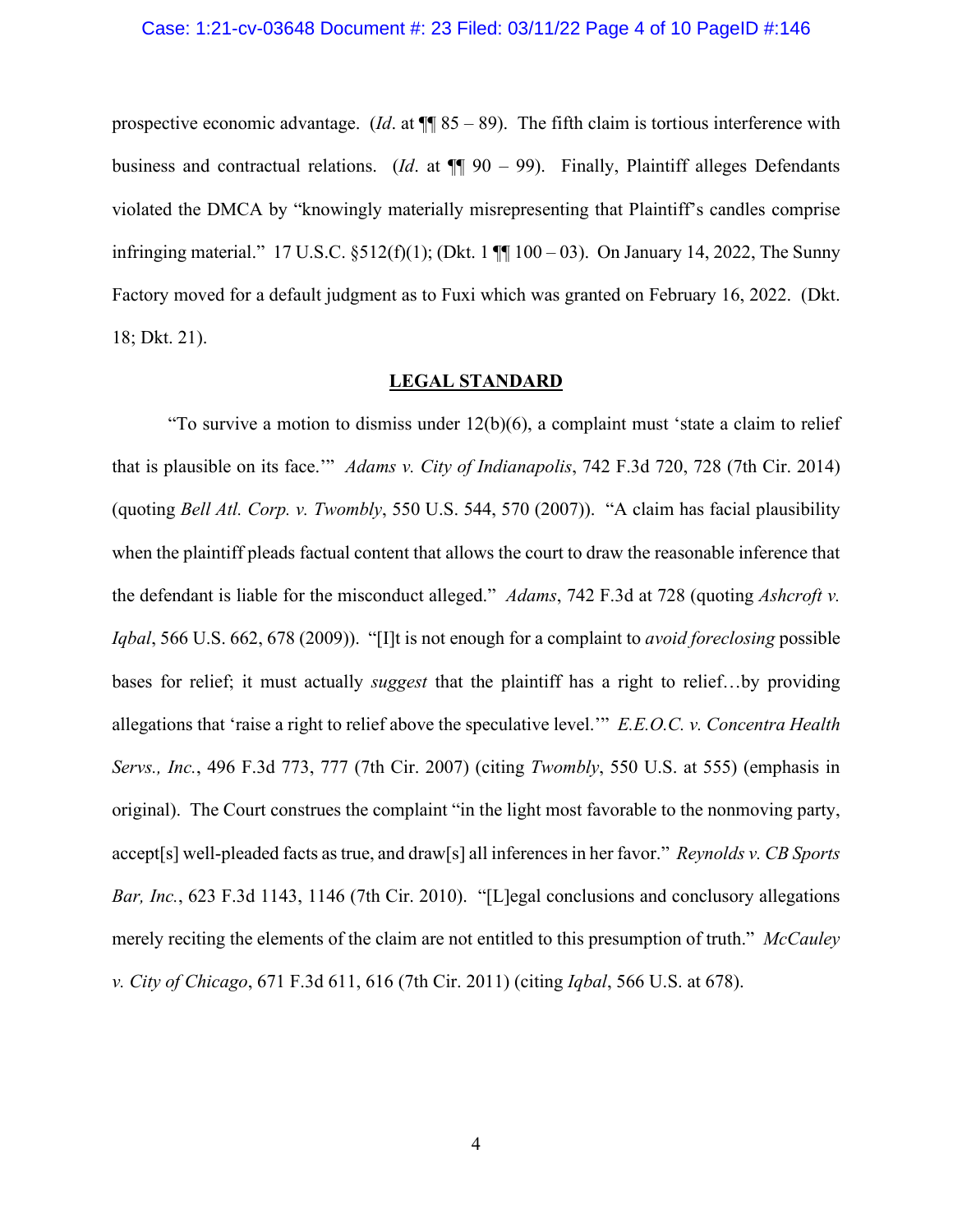#### **DISCUSSION**

#### **A. Count I: Declaratory Judgment**

In the Motion to Dismiss as well as in Plaintiff's Response, both parties stipulate that no "actual controversy" exists between Plaintiff and the Defendants. (Dkt. 5; Dkt. 12). The Defendants are not the owners of the copyright for "Green Sage" and could not bring a copyright infringement action against the Plaintiff. (*Id*.). The first count is dismissed with prejudice.

## **B. Counts II & III: Defamation Causes of Action**

Plaintiff claims that the statements made by the Attorney Defendants to Amazon constitute defamation because they falsely allege that Plaintiff was infringing the Green Sage copyright. These statements were notices to Amazon by the attorneys that the copyright was being infringed. The only acts giving rise to the claims of defamation in the Complaint are the two submissions to Amazon providing notice of copyright infringement. (Dkt. 1). The Sunny Factory does not allege any other actions that could be considered the basis for the defamation claims in Counts II and III. (*Id*.). The notice statements then triggered the Amazon policy of removing the potentially infringing products.

Statements made in the course of litigation are absolutely privileged from claims of defamation. *Lewis v. School Dist. #70*, 523 F.3d 730, 745 – 46 (7<sup>th</sup> Cir. 2008). "An attorney at law is absolutely privileged to publish defamatory matter concerning another in communications *preliminary* to a proposed judicial proceeding, or in the institution of, or during the course and as part of, a judicial proceeding in which he participates as counsel, if it has some relation to the proceeding." *Id*. (quoting *Atkinson v. Affronti*, 369 Ill. App. 3d 828 (2006) (quoting Restatement (Second) of Torts, § 586 (1977)) (emphasis in original)). This applies regardless of any knowledge by an attorney of the statement's veracity. *Id*. In *Atkinson*, the Court held an attorney's statement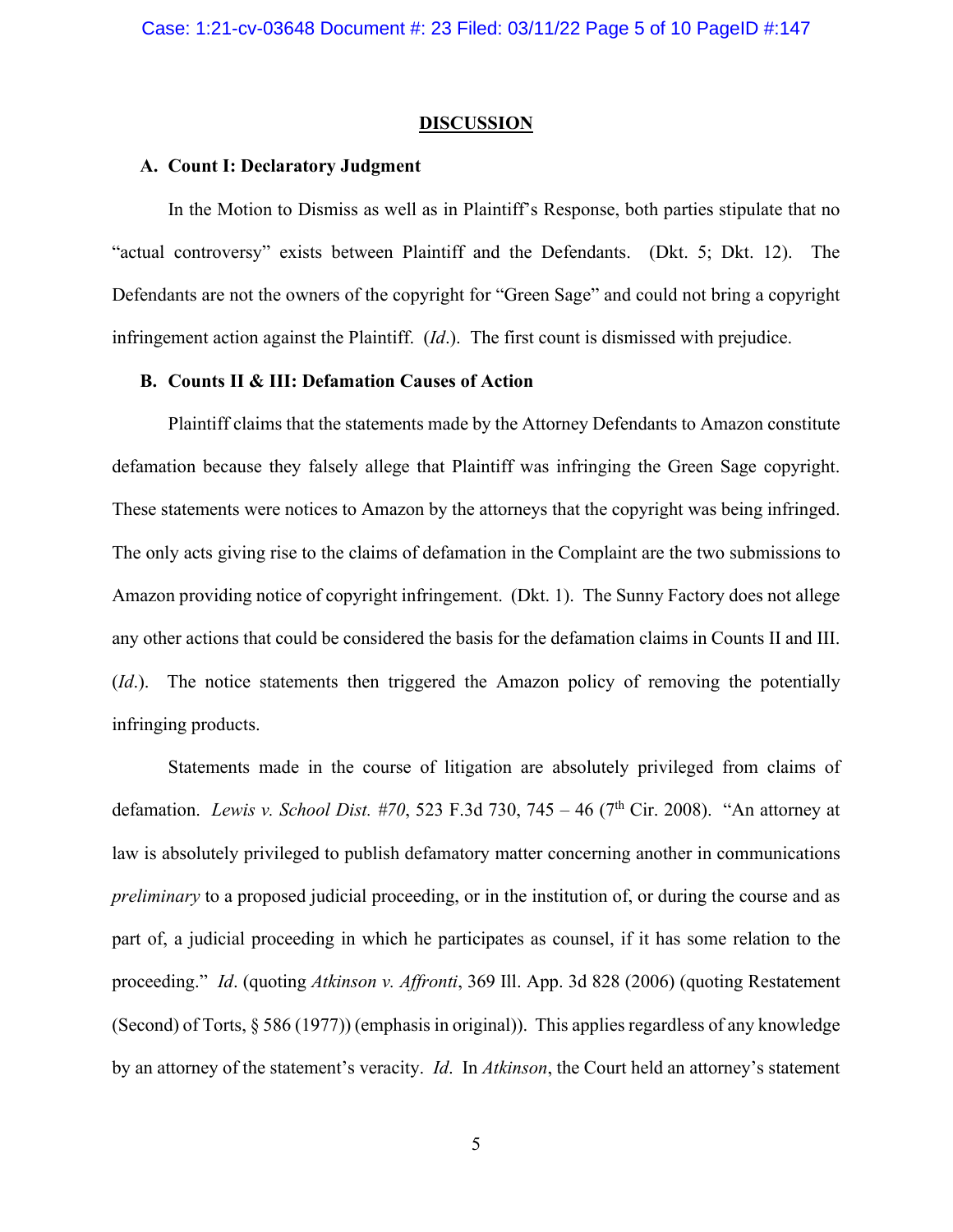### Case: 1:21-cv-03648 Document #: 23 Filed: 03/11/22 Page 6 of 10 PageID #:148

to the plaintiff's employer of an intention to hold the employer vicariously responsible was privileged because it was made by an attorney in contemplation of litigation, even though no civil litigation ultimately followed. *Atkinson* 369 Ill. App. 3d.

Since the statements at issue here were made to Amazon during the notice and takedown period, they are absolutely privileged. (Dkt. 1; Dkt. 5). Both parties recognize that the notice and takedown period may result in litigation if either party disagrees with Amazon's. (Dkt. 5; Dkt. 12). Plaintiff provided its understanding of the process in its Response: "The DMCA exists to protect third-party platforms, such as Amazon, from liability by affording copyright owners the ability to notify them of potential infringement, who then notifies the alleged infringer, who has the right to file a counter-notice *that then requires the rights owner to file a lawsuit and have its allegations addressed in a judicial proceeding*." (Dkt. 12) (emphasis added). In its Response, The Sunny Factory admits that the process of filing a notice of copyright infringement anticipates the potential for a judicial proceeding. It is clear these proceedings are communications preliminary to a proposed judicial proceeding. *Lewis* at 745. Any doubt as to whether a statement is relevant to a judicial proceeding "should be resolved in favor of a finding of pertinency." *Malevitis v. Friedman*, 323 Ill. App. 3d 1129, 1131 (2001). Counts II and III are dismissed.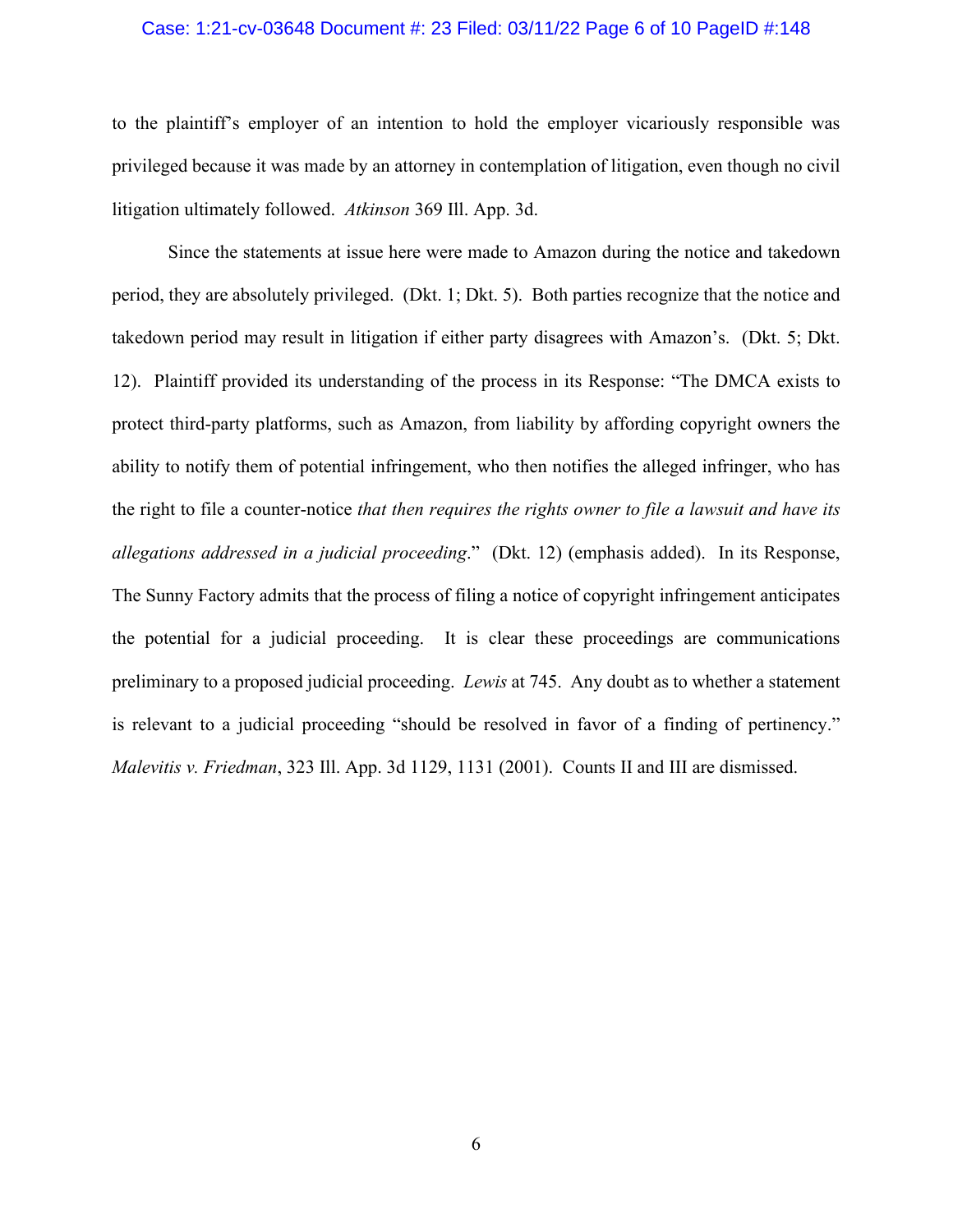### **C. Counts IV & V: Tortious Interference**

Counts IV and V allege tortious interference with prospective economic damage and tortious interference with business and contractual relations. (Dkt. 1  $\P$  85 – 99). An attorney owes a fiduciary duty to his or her client and as such is privileged to act "to protect a conflicting interest which is considered to be of equal or greater value than that accorded the contractual rights involved." *Schott v. Glover*, 109 Ill. App. 3d 230, 234 – 35 (1982).

A plaintiff can overcome the privilege accorded an attorney acting in the interest of a client and sufficiently "state a cause of action for tortious interference with a contract . . . if the plaintiff can set forth factual allegations from which actual malice may reasonably be said to exist . . . Such allegations, however, would necessarily include a desire to harm, which is independent of and unrelated to the attorney's desire to protect his client." *Schott*, 109 Ill. App. 3d at 235 (citing *Arlington Heights Nat'l Bank v. Arlington Heights Federal Savings & Loan Assoc.*, 37 Ill.2d 546 (1967)). To defeat Defendants' Motion to Dismiss, Plaintiff must sufficiently allege facts amounting to malice that would overcome the conditional privilege. *See Storm & Associates, Ltd. v. Cuculich*, 298 Ill. App. 3d 1040, 1052 – 53 (1998) ("When . . . the existence of a privilege in favor of the defendant is apparent on the face of a claim for tortious interference with prospective economic advantage, it is the plaintiff's burden to plead and prove that the defendant's conduct was unjustified or malicious . . . . The bare conclusions that [Defendants] acted intentionally, maliciously, and without cause or justification are insufficient to negate the protection of the privilege arising by reason of the attorney-client relationship here.").

Plaintiff did not allege actual malice in Counts IV or V. Rather, the only assertion of actual malice is included in the Complaint under Counts II and III. (Dkt. 1  $\P$  64, 77). In both cases, The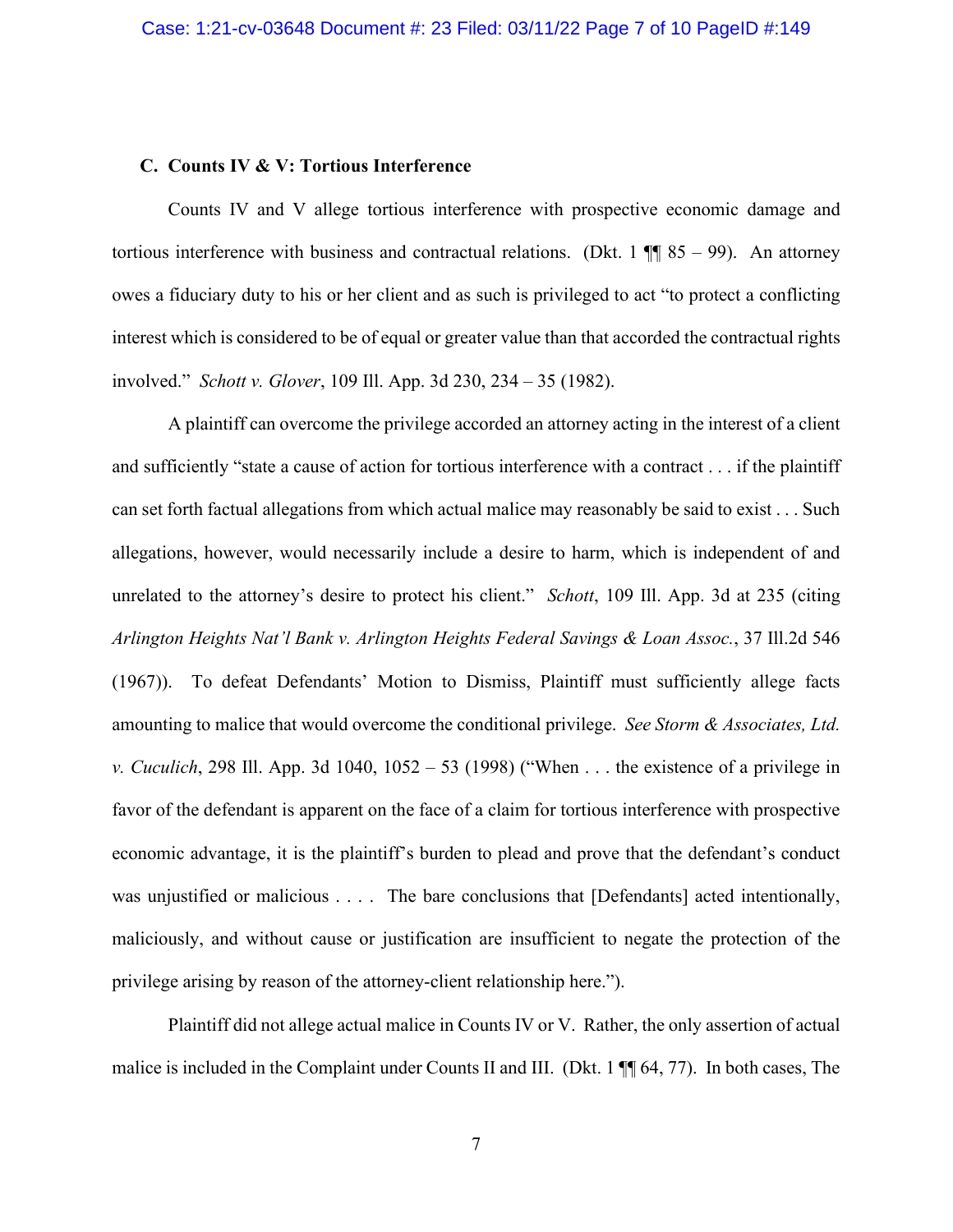### Case: 1:21-cv-03648 Document #: 23 Filed: 03/11/22 Page 8 of 10 PageID #:150

Sunny Factory provided blanket statements that the Defendants in unison "acted with actual malice or with reckless disregard for the truth of their statements to Amazon." (*Id*. at ¶ 77). At no point did The Sunny Factory allege any specific facts to support this claim. (*Id*.).Making broad assertions that mimic the elements of the claim is not sufficient to meet the requirements for a well-pleaded complaint. *McCauley*, 671 F.3d at 616. Copyright holders have an obligation to police the field where their marks may be used and to give notice to potential infringers in order to preserve their rights. *Wildlife Exp. Corp. v. Carol Wright Sales, Inc.*, 18 F.3d 502, 508 (7<sup>th</sup> Cir. 1994) ("An owner of a copyright is protected against unauthorized copying.") (citing *Mazer v. Stein*, 347 U.s. 201, 218 (1954). Without facts that take this out of the ordinary behavior of copyright holders, Plaintiff fails to state a claim. Additionally, The Sunny Factory neglected to meaningfully respond to the assertion of privilege in its Response, citing no cases in response to the Defendants' argument that privilege protects them from the allegations in the Complaint. (Dkt. 12).Counts IV and V are dismissed.

#### **D. Count VI: Violation of DMCA Copyright Act**

There is limited case law in the Seventh Circuit interpreting a cause of action based on 17 U.S.C. §512(f). Defendants put forward case law from other jurisdictions to support the premise that Plaintiff insufficiently pled facts to constitute a violation. (Dkt. 5). In order to survive Defendants' Motion to Dismiss, The Sunny Factory must plead facts demonstrating that Defendants "knowingly materially misrepresent [ed] ... that material or activity is infringing ... ." 17 U.S.C. §512(f)(1). This provision imposes a high standard for finding a violation of the DMCA by a copyright owner in infringement notifications. The Ninth Circuit held as much in *Rossi v. Motion Picture Ass'n of America Inc.*, stating, "In §512(f), Congress included an expressly limited cause of action for improper infringement notifications, imposing liability only if the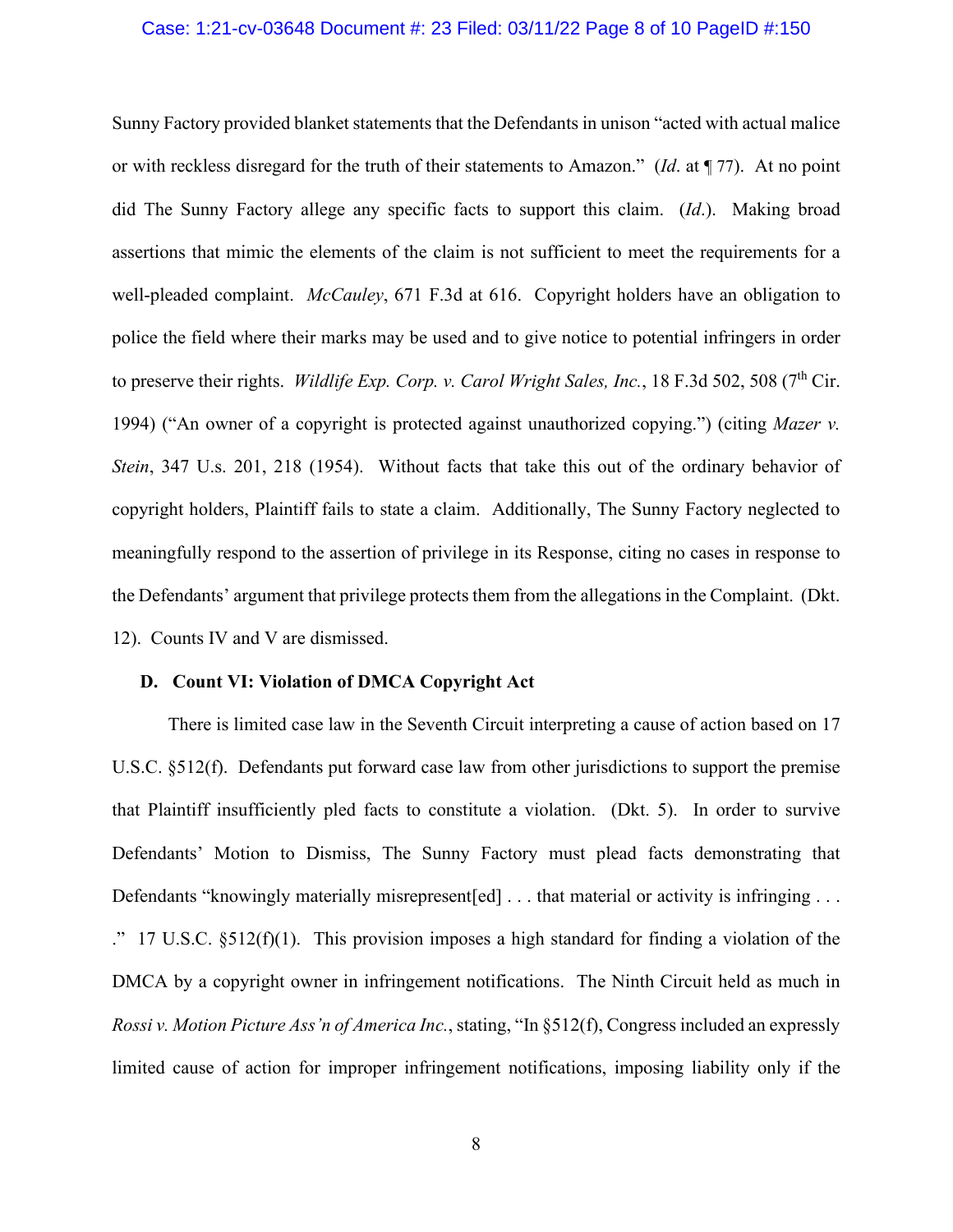### Case: 1:21-cv-03648 Document #: 23 Filed: 03/11/22 Page 9 of 10 PageID #:151

copyright owner's notification is a knowing misrepresentation. A copyright owner cannot be liable simply because an unknowing mistake is made, even if the copyright owner acted unreasonably in making the mistake…Rather, there must be a demonstration of some actual knowledge of misrepresentation on the part of the copyright owner." 391 F.3d 1000, 1004 – 05 ( $9<sup>th</sup>$  Cir. 2004). This Court comes to the same conclusion. It cannot be that Congress intended broad punitive authority to curtail inaccurate notifications of copyright infringement without proof of knowing and intentional misrepresentation.

The Sunny Factory asserted no specific facts to support the allegation that Defendants made a knowing misrepresentation rather than merely a mistake. The Sunny Factory claims, "Defendants made the knowing material statements repeatedly to Amazon, and did so with full and actual knowledge that Plaintiff's products do not contain infringing materials. Defendants made the misrepresentations for the purpose of unlawfully stifling competition by abusing and weaponizing the Amazon IP dispute system." (Dkt. 1 at ¶ 102). Again, in a well-pleaded complaint, "conclusory allegations merely reciting the elements of the claim are not entitled to [the] presumption of truth." *McCauley*, 671 F.3d at 616.

Plaintiff's Response cites to  $\S$  512(g)(2)(C) for the premise that Defendants acted improperly when filing repeated claims for copyright infringement. Plaintiff claims this behavior without filing a claim in court demonstrates Defendants acted in bad faith. (Dkt. 12). Plaintiff incorrectly asserts that  $\S$  512(g)(2)(C) imposes this requirement on Defendants. Rather,  $\S$  $512(g)(2)$  provides an exception to liability for a service provider's good faith disabling of access to material. Count VI is dismissed.